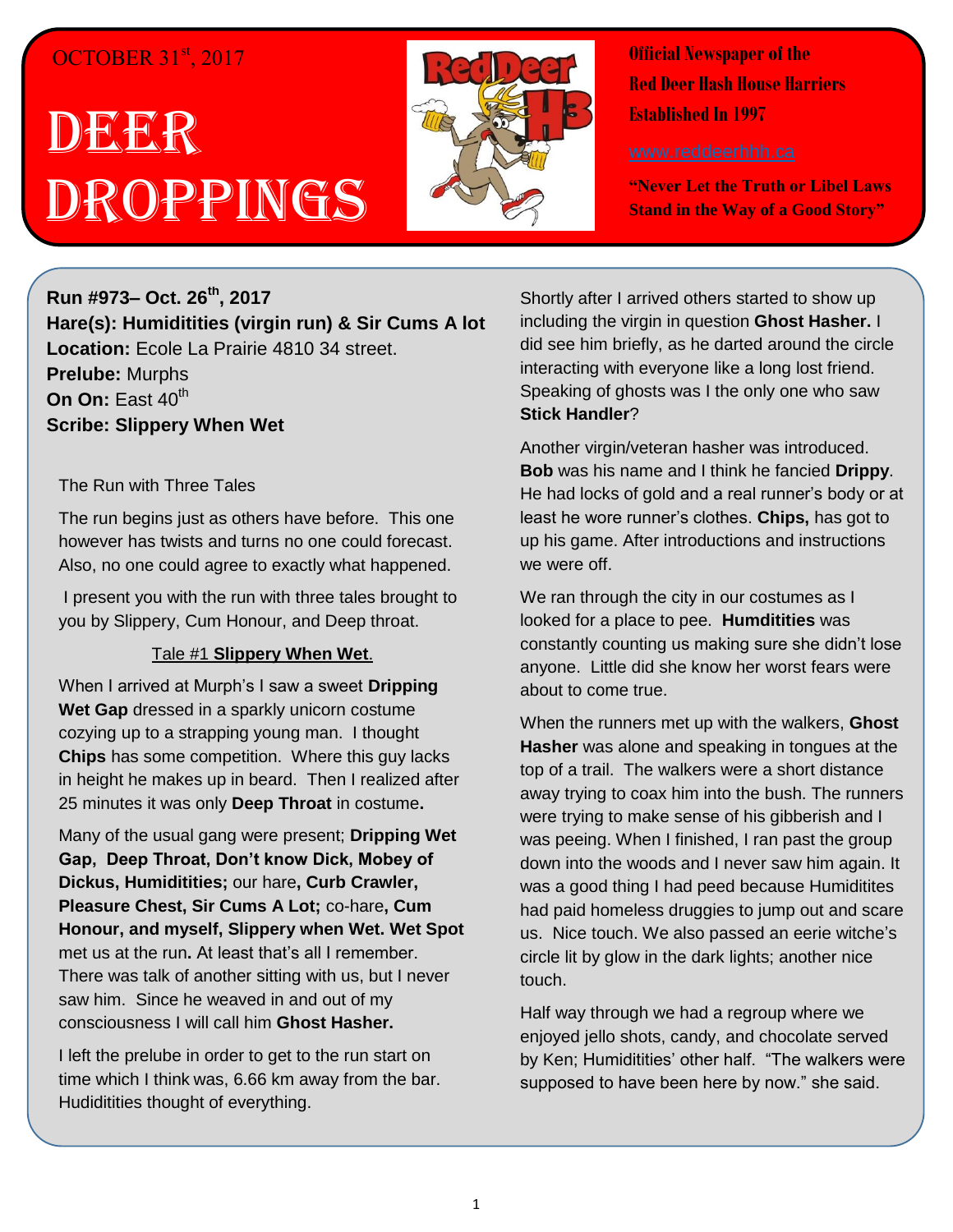I replied, "I hope they haven't been murdered by the Ghost Hasher." No one else was concerned so I didn't worry.

At the hash hold we had the all the best things; beer, coolers, licorice, chips and good company. We laughed, visited, and pondered about what happened to **Ghost Hasher**. 'These things happen' said **Pleasure Chest**. **Cum Honour** was talking to **Mobey** pointing to a blank spot on his arm. **Drippy** was making plans for the weekend with **Bob** and **Humiditities** was offering the homeless beer and Cheezies.

'On in' was called by someone. We walked the short distance to the parking lot and enjoyed some swill while we waited for our much deserved punishments. **Bob**, one of our virgins was wearing new shoes and a Melissa's race shirt. He said he wore new shoes so he could win this race. Shame! Who made him come? I think it was **CH**. **Bob** had to drink from his shoe and then he was awarded a 300 run jacket. It finally hit me, that guy looks a little like **Chips**.

#### Tale #2 **Cum Honour**

I arrived at the prelube late as usual. Gawd! Why do I have to work? Why can't **Wet Spot** support me? There were people there but I don't remember who. While I was drinking a beer I noticed a guy sitting in **Drippy's** chair. **Don't know Dick** and **Curb** were talking and laughing with him. I thought it was **Deep Throat** but then I saw **Deep** was sitting beside him. I don't recall his name so I'll call him **Stranger Danger.** Naturally, I offered **Stanger Danger** a ride to the run.

I called circle up and the hashers were instantly quiet awaiting my next command. I called the virgins into the circle. There were two; **Bob** and **Stranger Danger**. I knew **Bob** was really **Chips** but I played along. I think he fooled everyone else. I'm so clever. After that woman showed us the trail markings I told **Sir Cums A Lot** to watch over **Stanger Danger!**

I ran all of the false trails while staying slightly ahead of everyone. I try not to race because it's frowned upon but I can't help being first all the time. **Wet Spot** is really lucky.

I tried to keep my ears and eyes open for reasons to punish the hashers but I got so bored I started to think of new tattoos I could get. All of a sudden **Stanger Danger** was standing all alone. I can punish **Sir Cums A Lot**! I don't know why **Danger** was alone but now that I have a punishment I can really focus on my next tattoo.

At the Hash Hold I had a great conversation with **Mobey** but as RA I'm supposed to call 'on in' after a bit. I did that. Like sheep being led to slaughter they followed me and then I called 'circle up'. They circled up. My job is very easy. I punished **Slippery** for screaming, **Bob/Chips** for wearing new shoes and **Wet Spot** for being boring. I also punished **Sir** for losing a Virgin. Apparently, that was the first time in history a virgin was lost. Cool.

## Tale #3 **Deep Throat**

I picked up **Dripping Wet Gap** at noon and we headed to Murph's. I expected more people to be there for my birthday but the day was young. Slowly hashers started arriving. **Slippery When Wet** kept giving me the stink eye but whatever. Last one to show was a flustered RA who showed up with a friend. He looked a little sketchy with his long beard. **Drippy** was in the bathroom adding more sparkle so he sat in her chair. How rude! He looked like a Peeping Tom and since I didn't know his name that's what I called him. **Don't know Dick** and **Curb** tried to find out more about him but he just starting laughing and joking about stuff. **Sir** and **Mobey** said it was time to go so I told **Peeping Tom** to hurry up and get in his **Cum Honour's** truck.

At the circle up I heard that **Peeping Tom** was walking so I asked **Stick Handler** to stay close. I didn't want **Tom** to ruin my birthday. But **Stick** disappeared soon after we started walking. How Rude!

**Sir Cums A Lot** said "let's go straight to the hash hold. I know where it is."

I said "no. We must set a good example for **Peeping Tom**."